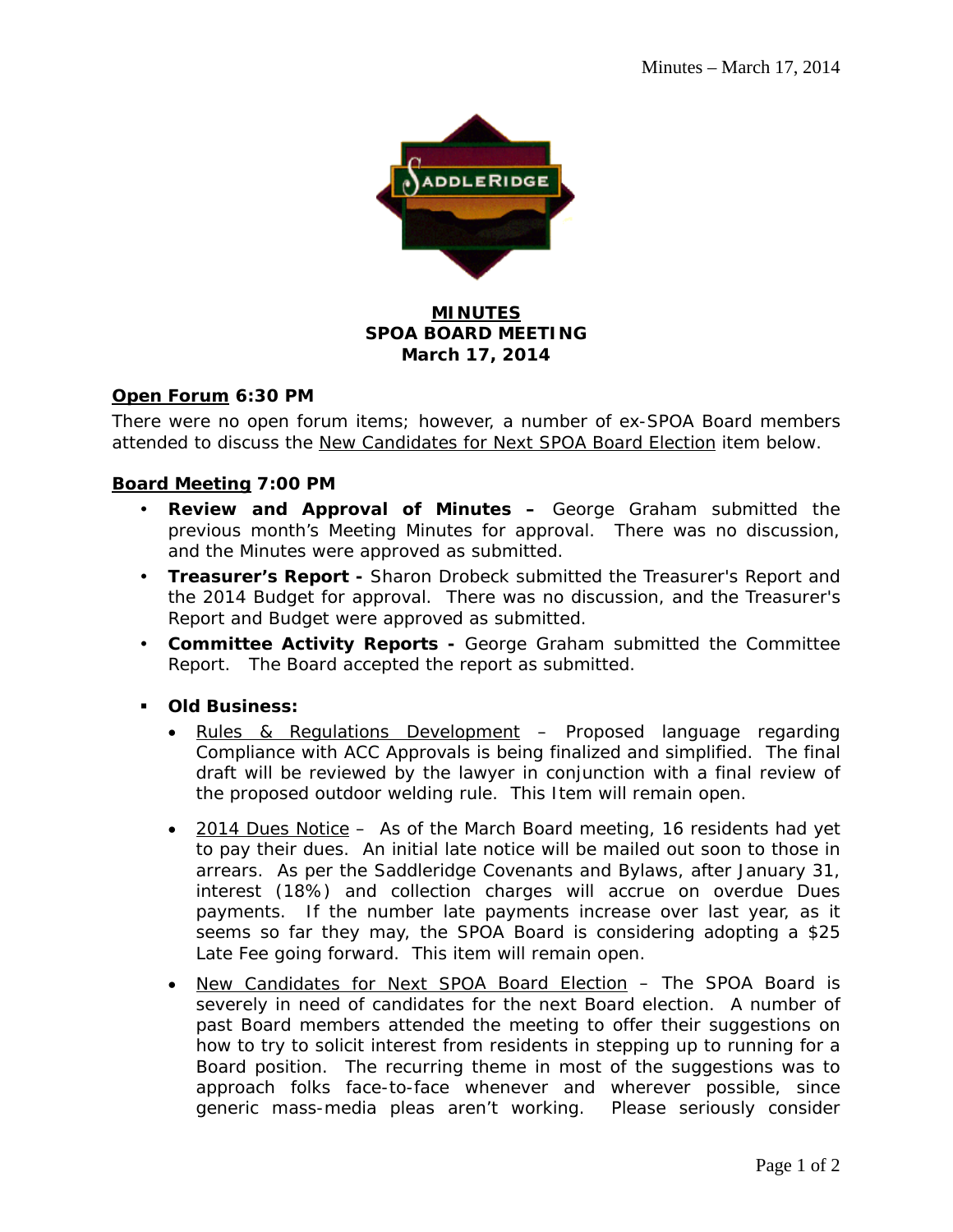getting involved in running your neighborhood!! Think of what a mess Saddleridge would be without a Board at all!! This Item will remain open.

- Residents Trespassing on Other Residents' Property The SPOA Board had received some complaints from residents of other residents trespassing on the complainant's property; some even after being told not to. A warning and instructional letter was written and sent out to homeowners via email. This Item will be closed until such time further complaints are received.
- Saddleridge Annual Meeting & Picnic The annual Saddleridge Picnic will be held on Saturday, April 12; from 11 AM to 1 PM. Food will be provided by Brookshire Brothers (bar-b-que, beans, potato salad, drinks, desserts). This event is free to all Saddleridge residents. There will be a speaker on the FireWise project in attendance. Email reminders will be sent prior to the picnic. This Item will remain open.

### **New Business:**

- Firewise Status Ron Steel (our resident Firewise volunteer) needs to be advised of any and all fire-prevention activities (tree trimming, brush clearing, landscaping, etc.) performed by Saddleridge residents. He needs this data to ensure our Firewise Community rating is maintained. Some insurance companies will give a discount to Firewise Community residents!! A Firewise speaker will be attending the annual picnic (see above). This item will remain open.
- Spring Newsletter The Spring SPOA Newsletter needs to be prepared and sent out soon. Some suggested articles for the Newsletter are Board Members Needed (what if no Board??!!), an Oak Wilt Warning, and a Speeding reminder.
- Clubhouse Water Service The SPOA gets monthly invoices from Culligan for an unspecified service, so the Board decided to investigate thinking it was for the water softener system. Turns out it is for rental of the little under-kitchen-sink RO system for drinking water. The Board decided that this was not a good use of SPOA funds (the annual rental fee is way more than the system is worth). Culligan has been contacted to cancel the service, and will remove the unit soon. After Culligan removes the system, the Board will consider other options. This item will remain open.
- Front Entrance Landscaping The Landscape Committee reported that the front entrance is due for some upkeep; such as mulching, removing the dead trees, adding some new plants, etc. The Landscape Committee Chair (Ron Steel) will be preparing some estimates and suggestions to submit to the Board. This item will remain open.

The meeting was adjourned at 8:15 PM.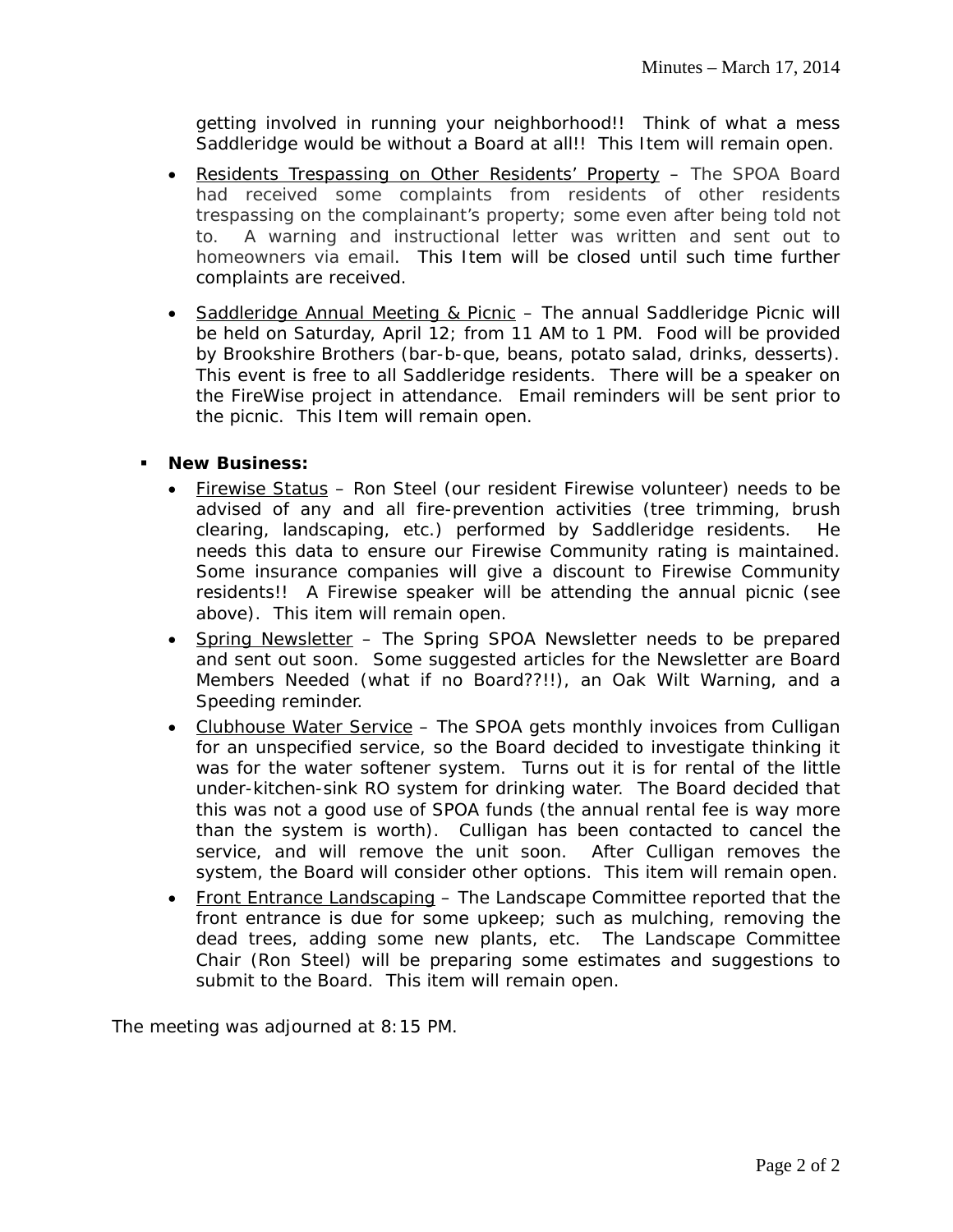# **Saddleridge Property Owners Association**

# **February Treasurer's Report March 17, 2014**

The February Treasurer's report includes a month-end and prior year-end Balance Sheet as well as detailed Profit and Loss Statements that compare actual experience to the budgeted income and expense projections for the month and year-to-date through February. This information is included in a format which includes the 2014 annual budget. This will help to keep the big picture in mind.

The Balance Sheet as of February 28 includes:

- Checking/Savings totaling \$102,611 and no outstanding liabilities.
- Accounts Receivable of  $$(16)$ , this negative balance represents dues paid in advance.

A review of the Profit and Loss report shows the monthly net income to be \$1,669 for February, this compares favorably to the budgeted net income of \$1,105. There are no unusual items to report. Year-to-date net income is \$10,195 and budgeted net income \$9,769.

91% of the Property Owners have paid their respective 2014 Dues. 16 Property owners have not paid their dues, for an outstanding total balance due of \$1,632.

Respectfully submitted,

Sharon M. Drobeck **Treasurer**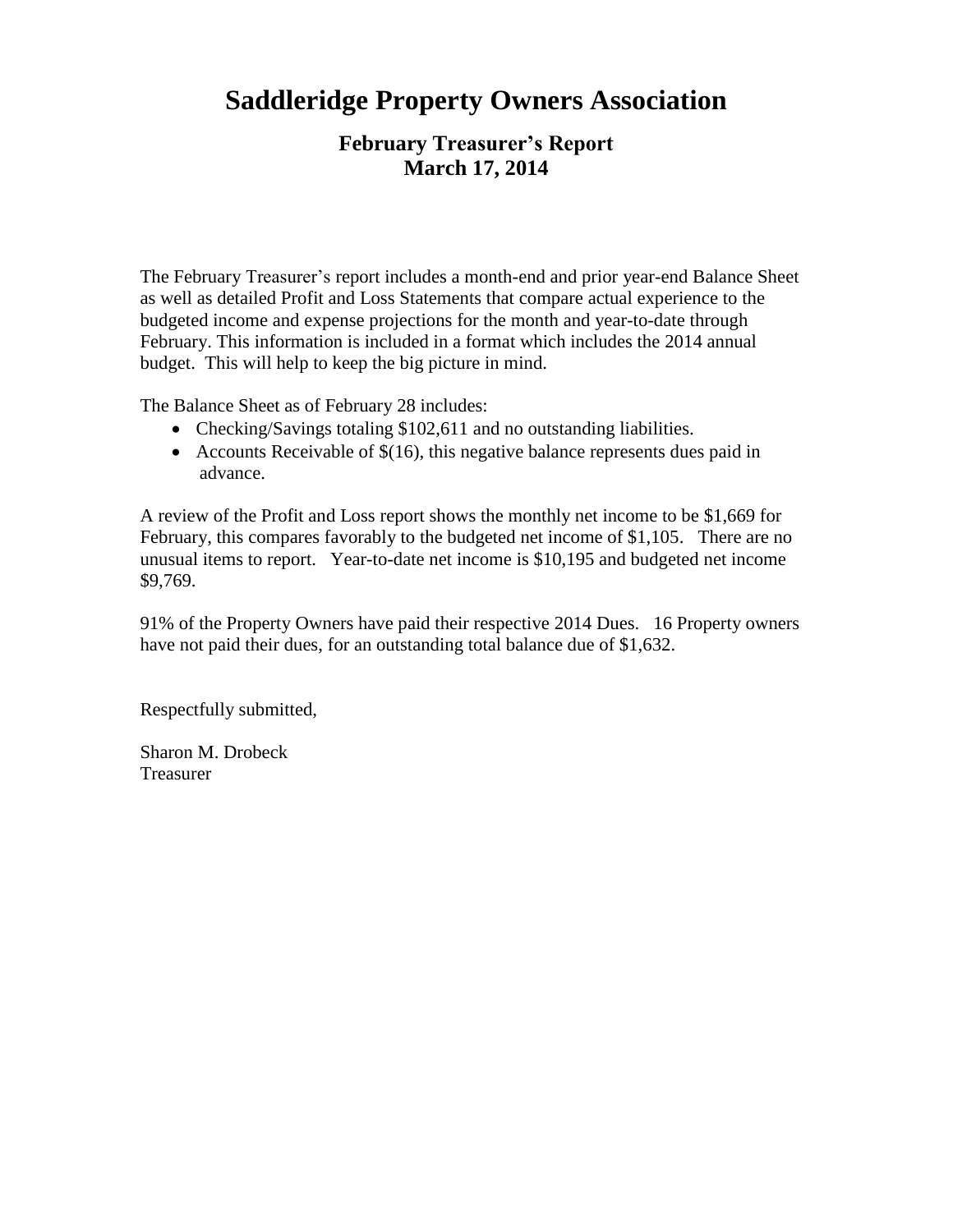# **Saddleridge Property Owners Association Balance Sheets As of**

|                                       | <b>February 28, 2014</b> | December 31, 2013 |
|---------------------------------------|--------------------------|-------------------|
| <b>ASSETS</b>                         |                          |                   |
| <b>Current Assets</b>                 |                          |                   |
| <b>Checking/Savings</b>               |                          |                   |
| Ozona CD                              | 50,379.55                | 50,370.99         |
| <b>Ozona Checking</b>                 | 4,801.77                 | 6,621.87          |
| <b>Ozona Money Market</b>             | 47,429.90                | 35,423.32         |
| <b>Total Checking/Savings</b>         | 102,611.22               | 92,416.18         |
| <b>Accounts Receivable</b>            |                          |                   |
| <b>Accounts Receivable</b>            | (16.27)                  | (16.27)           |
| <b>Total Accounts Receivable</b>      | (16.27)                  | (16.27)           |
| <b>Total Current Assets</b>           | 102,594.95               | 92,399.91         |
| <b>Other Assets</b>                   |                          |                   |
| <b>Saddleridge Property</b>           | 80,500.00                | 80,500.00         |
| <b>Total Other Assets</b>             | 80,500.00                | 80,500.00         |
| <b>TOTAL ASSETS</b>                   | 183,094.95               | 172,899.91        |
| <b>LIABILITIES &amp; EQUITY</b>       |                          |                   |
| <b>Equity</b>                         |                          |                   |
| <b>Opening Balance Equity</b>         | 110,823.40               | 110,823.40        |
| <b>Retained Earnings</b>              | 62,076.51                | 57,952.05         |
| <b>Net Income</b>                     | 10,195.04                | 4,124.46          |
| <b>Total Equity</b>                   | 183,094.95               | 172,899.91        |
| <b>TOTAL LIABILITIES &amp; EQUITY</b> | 183,094.95               | 172,899.91        |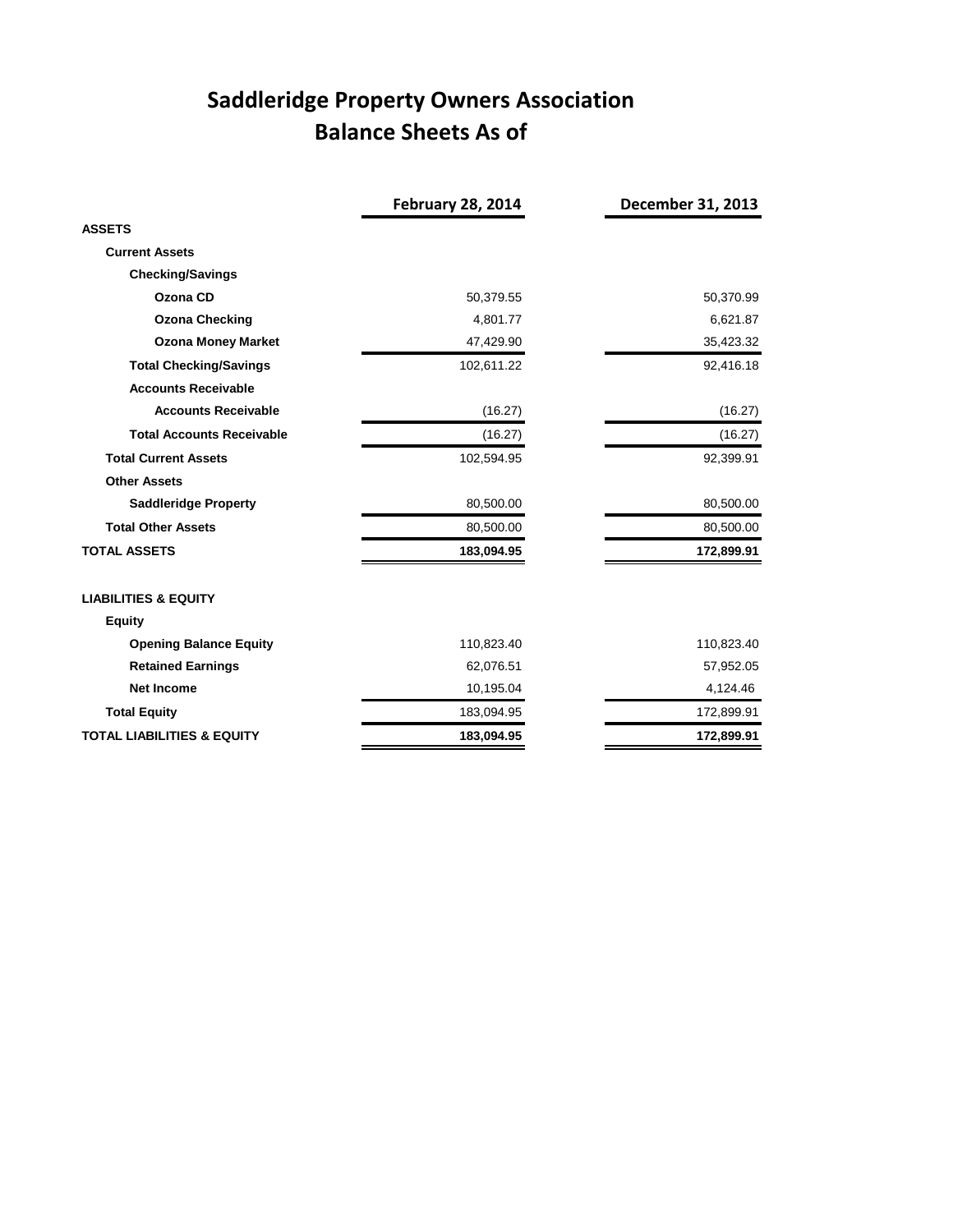#### **10:21 AM 03/15/14 Cash Basis**

# **Saddleridge Property Owners Association Profit & Loss Budget Performance February 2014**

|                               | Feb 14   | <b>Budget</b> | Jan - Feb 14 | <b>YTD Budget</b> | <b>Annual Budget</b> |
|-------------------------------|----------|---------------|--------------|-------------------|----------------------|
| <b>Income</b>                 |          |               |              |                   |                      |
| <b>Clubhouse Usage Fee</b>    | 25.00    | 50.00         | 25.00        | 50.00             | 500.00               |
| <b>HOA Dues Collected</b>     | 2,113.00 | 1,673.00      | 13,515.00    | 13,075.00         | 19,580.00            |
| <b>Interest Assessed Fees</b> | 40.07    | 0.00          | 43.34        | 0.00              | 250.00               |
| Interest Inc                  | 15.48    | 8.00          | 15.81        | 16.00             | 100.00               |
| <b>Resale Cert. Fee</b>       | 0.00     | 50.00         | 0.00         | 100.00            | 500.00               |
| <b>Transfer Fees</b>          | 0.00     | 50.00         | 0.00         | 50.00             | 500.00               |
| <b>Total Income</b>           | 2,193.55 | 1,831.00      | 13,599.15    | 13,291.00         | 21,430.00            |
| <b>Expense</b>                |          |               |              |                   |                      |
| <b>Accounting</b>             |          |               |              |                   |                      |
| <b>Accounting-Bookkeeper</b>  | 175.00   | 175.00        | 350.00       | 350.00            | 2,100.00             |
| <b>Total Accounting</b>       | 175.00   | 175.00        | 350.00       | 350.00            | 2,100.00             |
| <b>Annual Septic Contract</b> | 0.00     |               | 0.00         |                   | 250.00               |
| <b>Bank Charges</b>           |          |               |              |                   |                      |
| <b>Check Printing</b>         | 0.00     |               | 0.00         | 0.00              | 75.00                |
| <b>Safe Deposit Box</b>       | 0.00     |               | 40.00        | 40.00             | 40.00                |
| <b>Total Bank Charges</b>     | 0.00     |               | 40.00        | 40.00             | 115.00               |
| <b>Clubhouse Expenses</b>     |          |               |              |                   |                      |
| Cleaning                      | 50.00    | 50.00         | 100.00       | 100.00            | 595.00               |
| <b>Cleaning Supplies</b>      | 0.00     | 0.00          | 0.00         | 0.00              | 100.00               |
| <b>Furnishings</b>            | 0.00     | 0.00          | 0.00         | 0.00              | 200.00               |
| <b>Heating and AC</b>         | 0.00     | 0.00          | 0.00         | 0.00              | 150.00               |
| <b>Insurance</b>              | 0.00     |               | 0.00         |                   | 375.00               |
| Lighting                      | 0.00     | 0.00          | 0.00         | 0.00              | 50.00                |
| <b>Maintenance Labor</b>      | 0.00     |               | 0.00         |                   | 400.00               |
| <b>Outside Lighting</b>       | 0.00     |               | 0.00         |                   | 50.00                |
| <b>Pest Control</b>           | 0.00     |               | 102.84       | 103.00            | 420.00               |
| <b>Plumbing Repairs</b>       | 0.00     |               | 0.00         |                   | 250.00               |
| <b>Repairs</b>                | 0.00     |               | 0.00         |                   | 500.00               |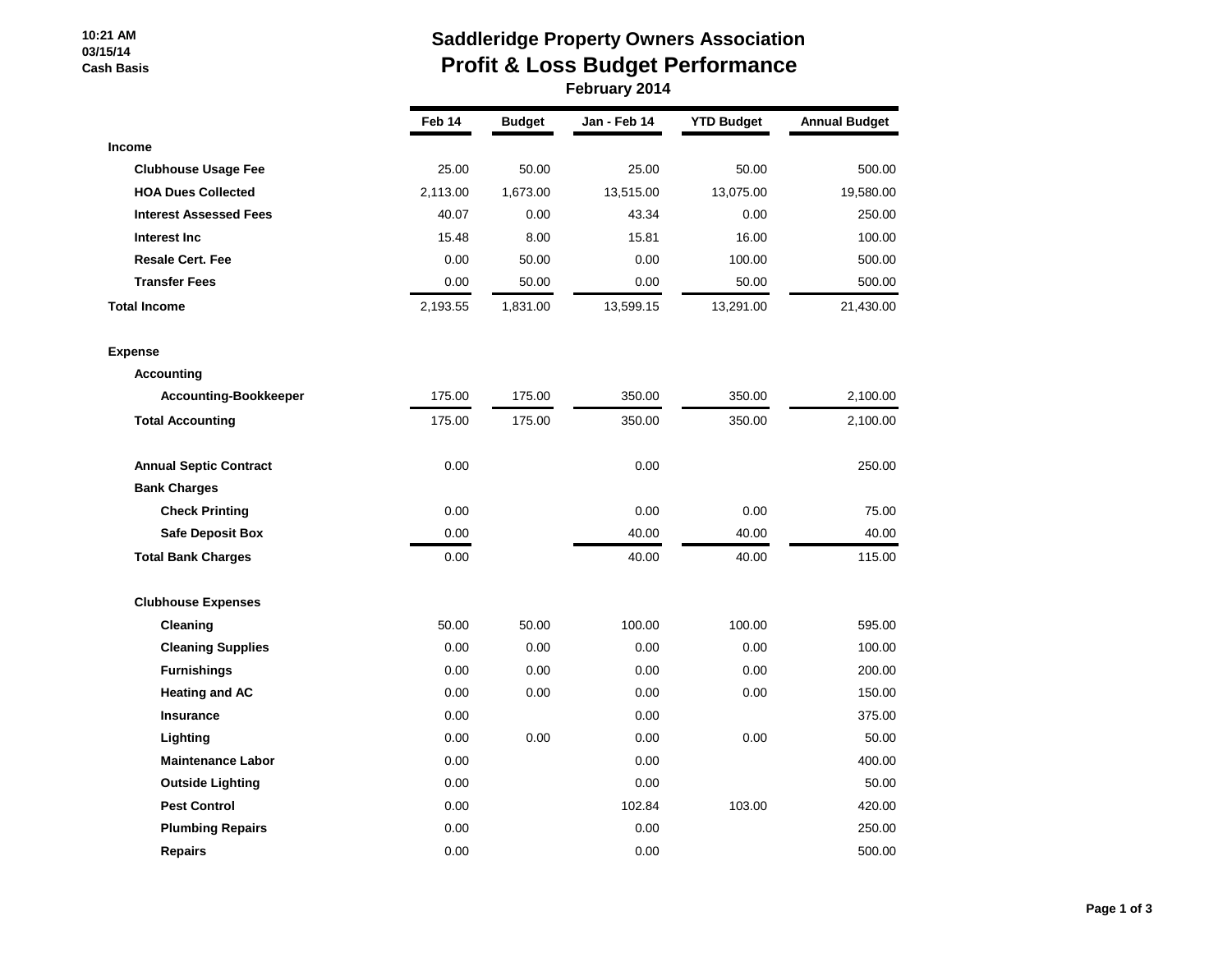#### **10:21 AM 03/15/14 Cash Basis**

# **Saddleridge Property Owners Association Profit & Loss Budget Performance February 2014**

|                                            | Feb 14 | <b>Budget</b> | Jan - Feb 14 | <b>YTD Budget</b> | <b>Annual Budget</b> |
|--------------------------------------------|--------|---------------|--------------|-------------------|----------------------|
| <b>Trash</b>                               | 0.00   | 85.00         | 86.26        | 85.00             | 350.00               |
| Water softener monthly maintain            | 46.40  | 50.00         | 46.40        | 50.00             | 300.00               |
| <b>Wellhouse Expenses</b>                  | 0.00   |               | 0.00         |                   | 100.00               |
| <b>Total Clubhouse Expenses</b>            | 96.40  | 185.00        | 335.50       | 338.00            | 3,840.00             |
| <b>Dues and Subscriptions</b>              | 0.00   |               | 0.00         |                   | 25.00                |
| <b>Food for Saddleridge Meetings</b>       |        |               |              |                   |                      |
| <b>Food for Annual BBQ</b>                 | 0.00   |               | 0.00         |                   | 550.00               |
| <b>Neighborhood Watch</b>                  | 0.00   |               | 0.00         |                   | 400.00               |
| <b>Total Food for Saddleridge Meetings</b> | 0.00   |               | 0.00         |                   | 950.00               |
| <b>Improvements</b>                        |        |               |              |                   |                      |
| Landscaping                                |        |               |              |                   |                      |
| <b>Entrance</b>                            | 0.00   |               | 0.00         |                   | 400.00               |
| Lighting                                   | 0.00   |               | 0.00         |                   | 200.00               |
| <b>Plants</b>                              | 0.00   |               | 0.00         |                   | 360.00               |
| <b>Total Landscaping</b>                   | 0.00   |               | 0.00         |                   | 960.00               |
| <b>Wellhouse Improvements</b>              | 0.00   |               | 0.00         |                   | 100.00               |
| <b>Total Improvements</b>                  | 0.00   |               | 0.00         |                   | 1,060.00             |
| <b>Insurance-HOA Liability</b>             | 0.00   |               | 0.00         |                   | 600.00               |
| Insurance, D&O                             | 0.00   |               | 0.00         |                   | 2,500.00             |
| <b>Lawn Maintenance</b>                    | 0.00   | 162.00        | 324.76       | 487.00            | 2,300.00             |
| <b>Legal-Attorney Fees</b>                 | 0.00   |               | 0.00         |                   | 1,000.00             |
| <b>Mailings</b>                            | 0.00   | 50.00         | 0.00         | 50.00             | 250.00               |
| <b>Miscellaneous</b>                       |        |               |              |                   |                      |
| <b>ACC Office Supplies</b>                 | 0.00   |               | 0.00         |                   | 100.00               |
| Copying                                    | 0.00   |               | 0.00         |                   | 50.00                |
| <b>Legal Records</b>                       | 0.00   |               | 0.00         |                   | 50.00                |
| <b>Office Supplies</b>                     | 0.00   |               | 0.00         |                   | 50.00                |
| <b>Printer Cart.</b>                       | 0.00   |               | 0.00         |                   | 100.00               |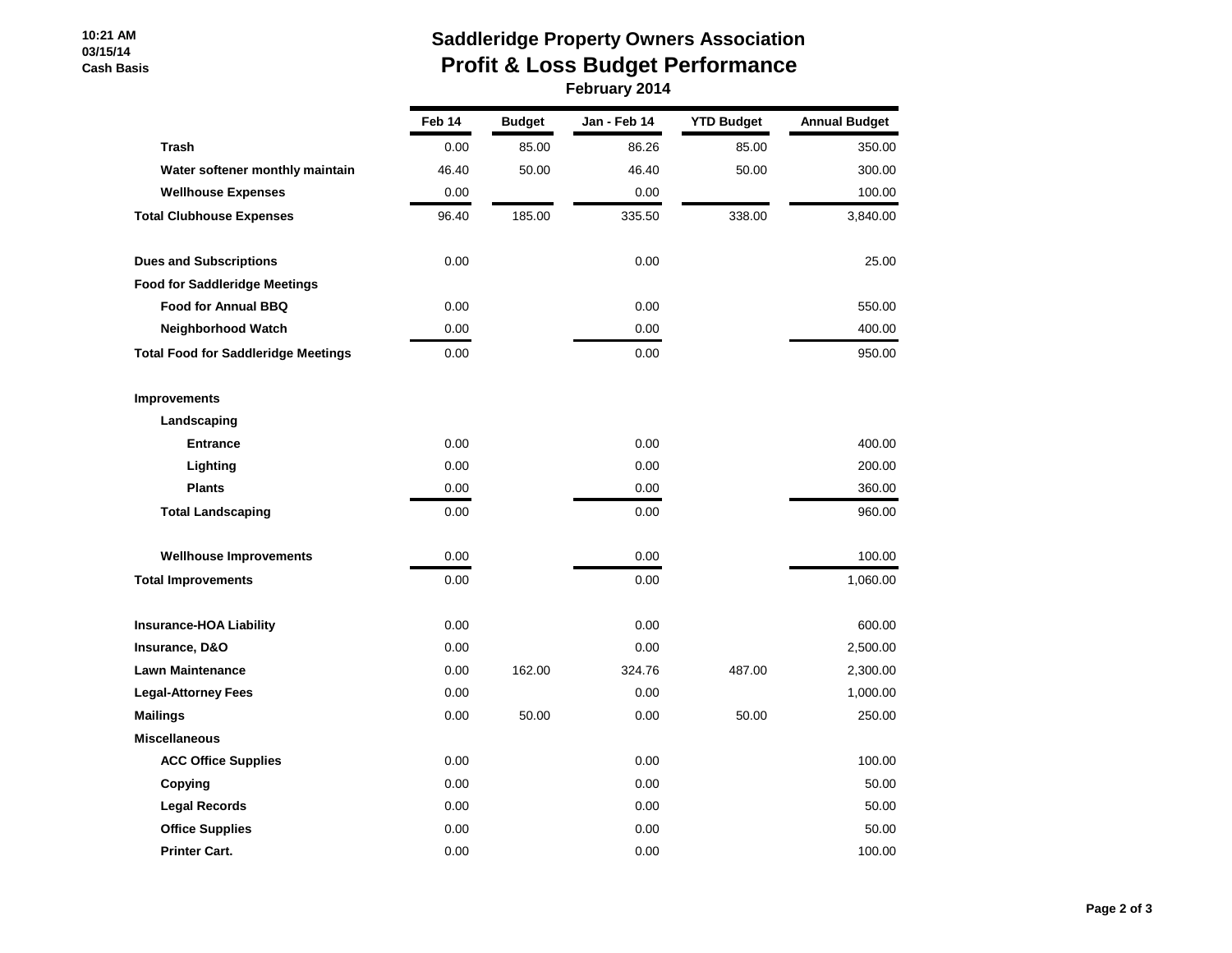**10:21 AM 03/15/14 Cash Basis**

# **Saddleridge Property Owners Association Profit & Loss Budget Performance February 2014**

|                            | Feb 14   | <b>Budget</b> | Jan - Feb 14 | <b>YTD Budget</b> | <b>Annual Budget</b> |
|----------------------------|----------|---------------|--------------|-------------------|----------------------|
| <b>Software</b>            | 0.00     |               | 0.00         |                   | 280.00               |
| <b>Website Hosting Fee</b> | 0.00     |               | 0.00         |                   | 120.00               |
| <b>Total Miscellaneous</b> | 0.00     |               | 0.00         |                   | 750.00               |
| <b>PEC Electricity</b>     | 253.48   | 154.00        | 556.08       | 457.00            | 2,000.00             |
| <b>Taxes</b>               | 0.00     |               | 1,797.77     | 1,800.00          | 1,800.00             |
| <b>Total Expense</b>       | 524.88   | 726.00        | 3,404.11     | 3,522.00          | 19,540.00            |
| Net Income                 | 1,668.67 | 1,105.00      | 10,195.04    | 9,769.00          | 1,890.00             |
|                            |          |               |              |                   |                      |